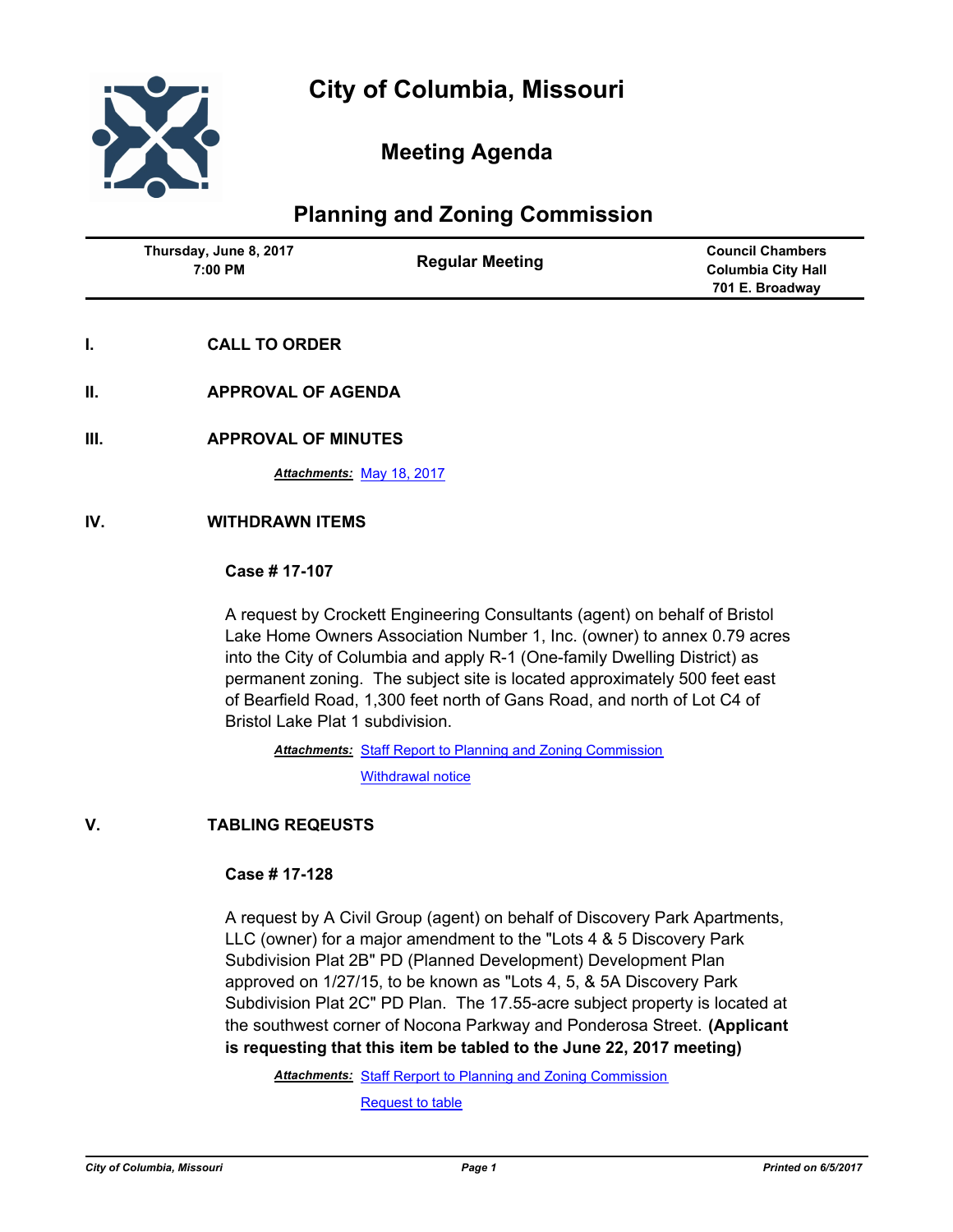#### **VI. PUBLIC HEARINGS**

#### **Case # 17-74**

A request by RUM, Inc. (owner) for approval of a C-P (Planned Business District) development plan/preliminary plat to be known as "Centerstate Apartments C-P Plan & Preliminary Plat". The 36.37-acre subject site is located on the north side of Vandiver Drive, west of Woodard Drive and south of Pioneer Drive.

Attachments: [Staff Report to Planning and Zoning Commission](http://gocolumbiamo.legistar.com/gateway.aspx?M=F&ID=015449b0-0297-46b2-8474-4af782ccdb47.docx)

[Locator Maps](http://gocolumbiamo.legistar.com/gateway.aspx?M=F&ID=e00b742d-3d55-41f0-af1a-20007457fc77.pdf) [C-P Plan-Prelim Plat](http://gocolumbiamo.legistar.com/gateway.aspx?M=F&ID=264ff971-3c09-451c-8c30-0d56d8aaf0ed.pdf) **[Design Parameters](http://gocolumbiamo.legistar.com/gateway.aspx?M=F&ID=c69be963-09ea-4eff-8e85-815958672136.pdf)** [2004 Rezoning Ordinance](http://gocolumbiamo.legistar.com/gateway.aspx?M=F&ID=2ac2bf79-3818-45ed-bd54-3ef0926affee.pdf)

#### **Case # 17-132**

A request by Crockett Engineering Consultants (agent) on behalf of Phil and Erin Teeple (owners) to rezone 4206 Savoy Drive from R-1 (One-family Dwelling District) and A (Agricultural) to R-MF (Multiple-family Dwelling District). The 3.99-acre subject site is located on the east side of Strawn Road, approximately 900 feet north of Worley Street.

Attachments: [Staff Report to Planning and Zoning Commission](http://gocolumbiamo.legistar.com/gateway.aspx?M=F&ID=7e253fa5-69c8-4dc5-8314-64f6dd36d26e.pdf)

[Locator Maps](http://gocolumbiamo.legistar.com/gateway.aspx?M=F&ID=530a92cc-d075-4938-9e52-1edcf306180f.pdf) [Zoning Graphic](http://gocolumbiamo.legistar.com/gateway.aspx?M=F&ID=21cbd63c-6a1a-45a4-9af3-ceb2d327ba77.pdf) [UDC Permitted Use Table](http://gocolumbiamo.legistar.com/gateway.aspx?M=F&ID=c77dbed2-7254-44a2-81d9-56ac7c48236a.pdf) [UDC Zoning District Summaries](http://gocolumbiamo.legistar.com/gateway.aspx?M=F&ID=d1e23b8c-857b-4a75-9d15-472ffd552eca.pdf) [Previously Approved - Villas at Vintage Falls PD](http://gocolumbiamo.legistar.com/gateway.aspx?M=F&ID=f54a0242-7544-45d3-b727-53e5a4616a59.pdf) [Villas at Vintage Falls Rezoning Ordinance](http://gocolumbiamo.legistar.com/gateway.aspx?M=F&ID=201316db-4749-4915-853d-fe8178d22ea6.pdf) [Correspondence from Public - Protest Petition](http://gocolumbiamo.legistar.com/gateway.aspx?M=F&ID=ae95ab79-aebb-426a-8b2f-796ab9c32687.pdf) [Correspondance from Public - Individual Opposition Letters](http://gocolumbiamo.legistar.com/gateway.aspx?M=F&ID=a9be52d9-fefb-4c2d-8853-8bd203d45441.pdf)

### **VII. COMMENTS OF THE PUBLIC**

- **VIII. COMMENTS OF THE STAFF**
- **IX. COMMENTS OF THE COMMISSION**